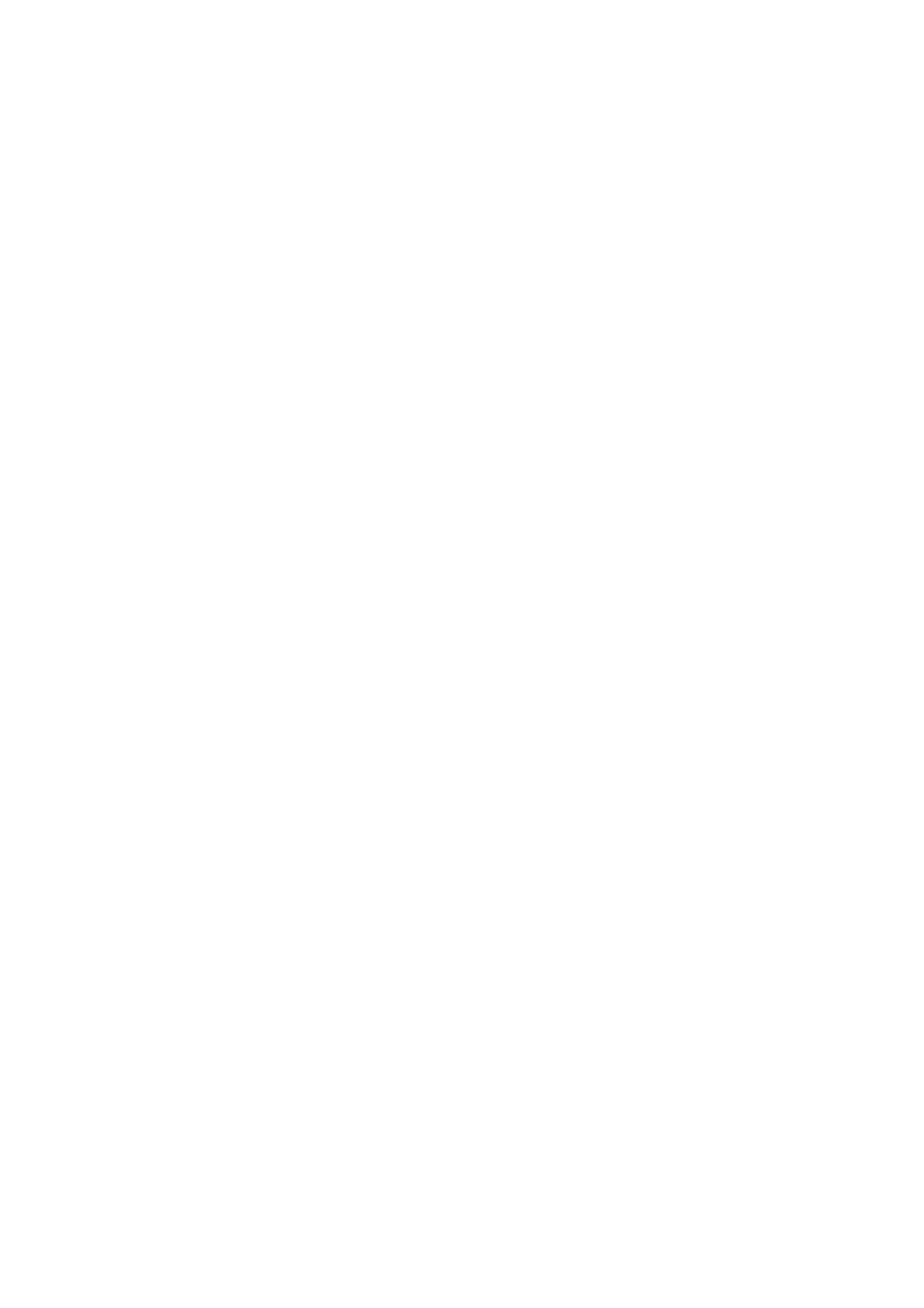Western Australia

# **Workers' Compensation and Injury Management (Acts of Terrorism) Act 2001**

## **CONTENTS**

| 1.  | Short title                                         |   |
|-----|-----------------------------------------------------|---|
| 2.  | Commencement                                        | 2 |
| 3.  | Meanings of expressions used in this Act            | 2 |
| 3A. | Prescription of "final day"                         | 3 |
| 4.  | Permitting exclusion of cover for acts of terrorism | 3 |
| 5.  | Condition that insurer agrees to contribute         | 3 |
| 6.  | Employer's obligation to insure                     | 4 |
| 7.  | Self-insurer to agree to contribute                 | 4 |
| 8.  | Participating employer's liability to worker may be |   |
|     | reduced                                             | 4 |
| 9.  | Indemnity for liability attributable to terrorism   | 5 |
|     | <b>Notes</b>                                        |   |
|     | Compilation table                                   |   |
|     |                                                     |   |

page i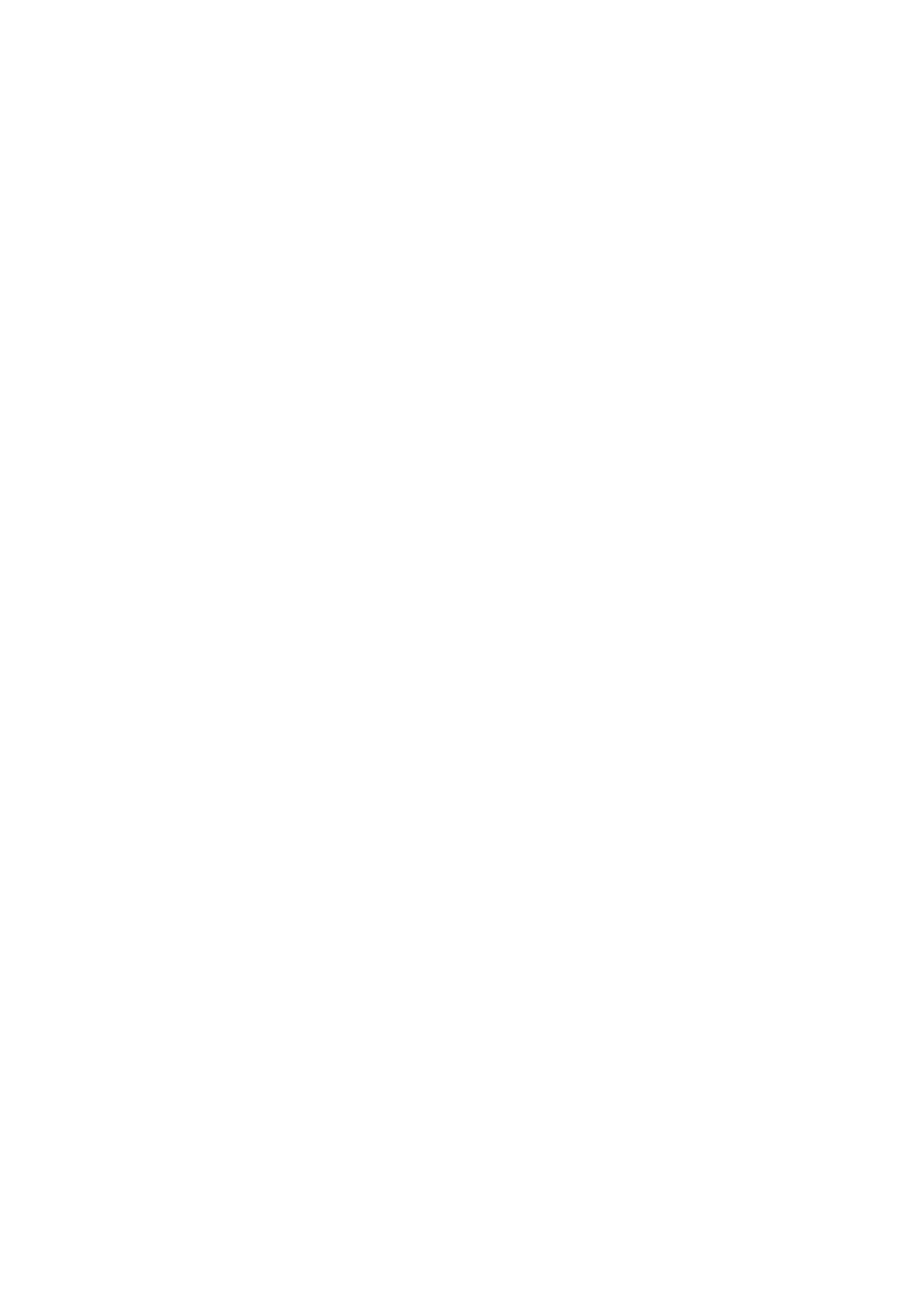Western Australia

## **Workers' Compensation and Injury Management (Acts of Terrorism) Act 2001**

**An Act to make provision about the liability of an employer to pay compensation under the** *Workers' Compensation and Injury Management Act 1981* **to a worker as a result of an act of terrorism.**

*[Long title amended by No. 42 of 2004 s. 174.]*

#### **1. Short title**

This Act may be cited as the *Workers' Compensation and* Injury Management *(Acts of Terrorism) Act 2001*.

*[Section 1 amended by No. 42 of 2004 s. 171(2).]*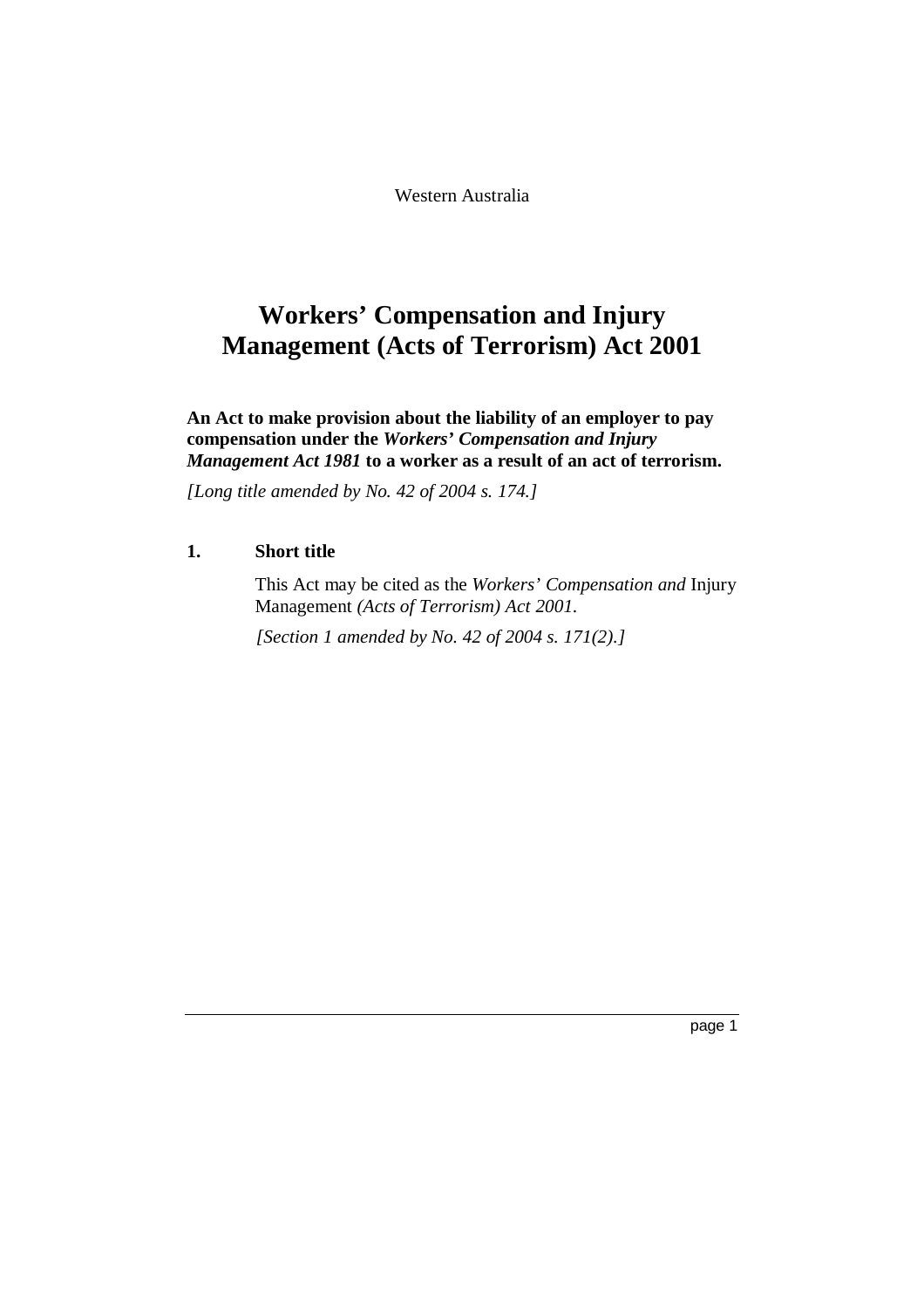#### **s. 2**

## **2. Commencement**

This Act comes into operation on the day on which it receives the Royal Assent.

#### **3. Meanings of expressions used in this Act**

(1) In this Act, unless the contrary intention appears —

**"actuary"** means a Fellow of the Institute of Actuaries of Australia or any other person of whose actuarial knowledge and experience the Governor approves;

**"final day"** means —

- (a) 31 December 2003, unless another day is fixed under paragraph (b); or
- (b) a day prescribed by regulation as the final day;
- **"Insurance Commission"** means the body continued as the Insurance Commission of Western Australia under the *Insurance Commission of Western Australia Act 1986*;
- **"liability"** means liability of an employer to pay compensation under the *Workers' Compensation and Injury Management Act 1981* to a worker;

**"participating employer"** means an employer —

- (a) holding a policy of insurance that contains an exclusion of liability as permitted under section 4; or
- (b) entitled by an agreement under section 7 to make claims in accordance with section 9.
- (2) Any other expression in this Act that is given a particular meaning by the *Workers' Compensation and Injury Management Act 1981* has the same meaning in this Act unless the contrary intention appears.

*[Section 3 amended by No. 36 of 2002 s. 4; No. 42 of 2004 s. 174.]*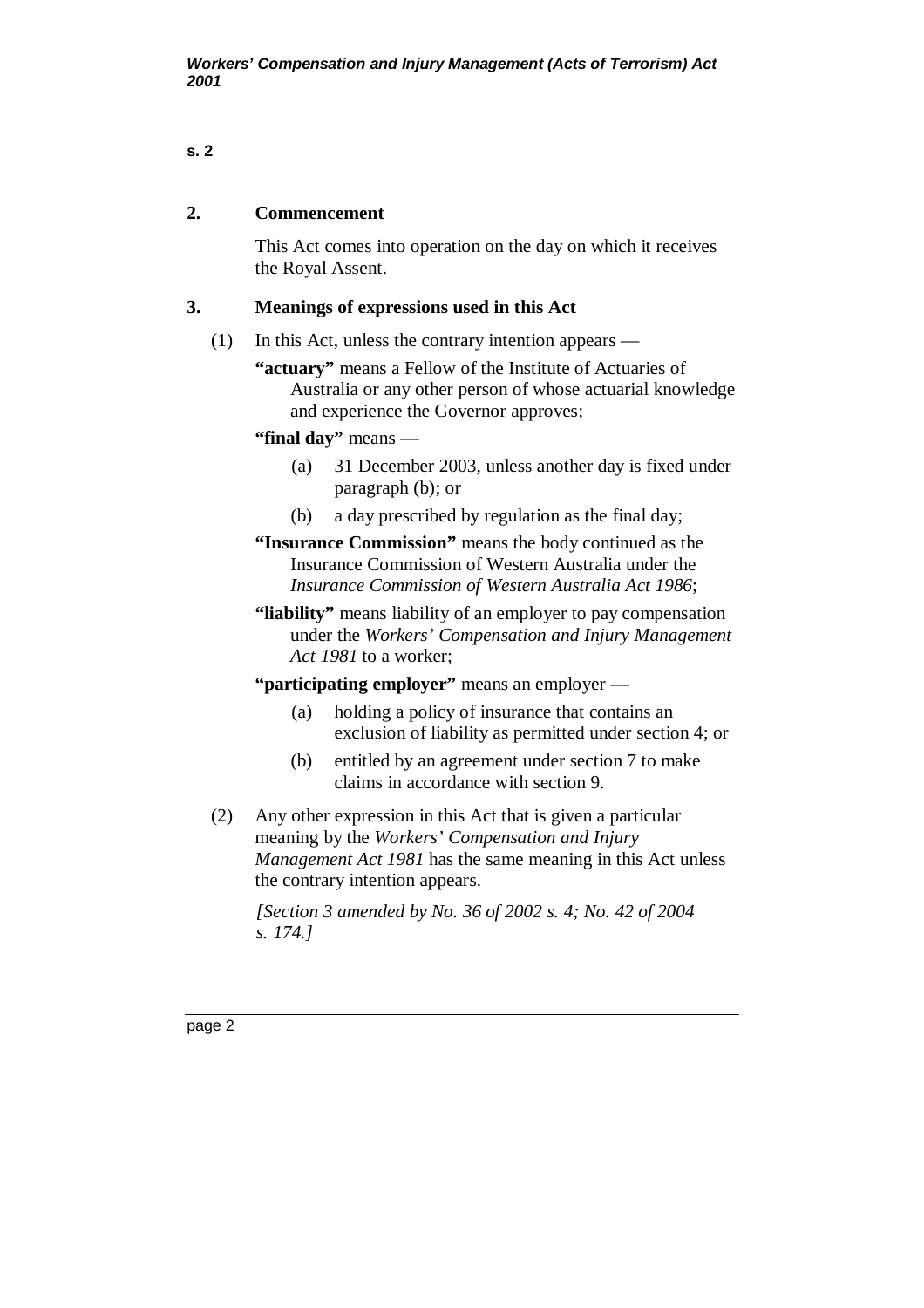## **3A. Prescription of "final day"**

The Governor may make regulations prescribing a day other than 31 December 2003 to be the "final day".

*[Section 3A inserted by No. 36 of 2002 s. 5.]*

### **4. Permitting exclusion of cover for acts of terrorism**

- (1) WorkCover WA may give an approved insurance office permission in writing to exclude certain liability from the liability for which it insures employers but the exclusion of liability attributable to an act occurring after the final day is not permitted.
- (2) Before permitting the exclusion of liability, WorkCover WA has to be satisfied that it would be reasonable to characterise the liability as being attributable to an act of terrorism.
- (3) The *Workers' Compensation and Injury Management Act 1981* does not require the approved insurance office to insure an employer for liability to the extent that it is permitted under this section to be excluded.

*[Section 4 amended by No. 42 of 2004 s. 171(4) and 174.]*

### **5. Condition that insurer agrees to contribute**

The permission may be given on condition that, before the exclusion of liability is permitted, the approved insurance office enter into an agreement in writing with WorkCover WA as to contributions that the approved insurance office will make to the Employers' Indemnity Supplementation Fund established under the *Employers' Indemnity Supplementation Fund Act 1980* section 5(1) towards the cost of satisfying claims made by employers in accordance with section 9.

*[Section 32 amended by No. 42 of 2004 s. 171(4).]*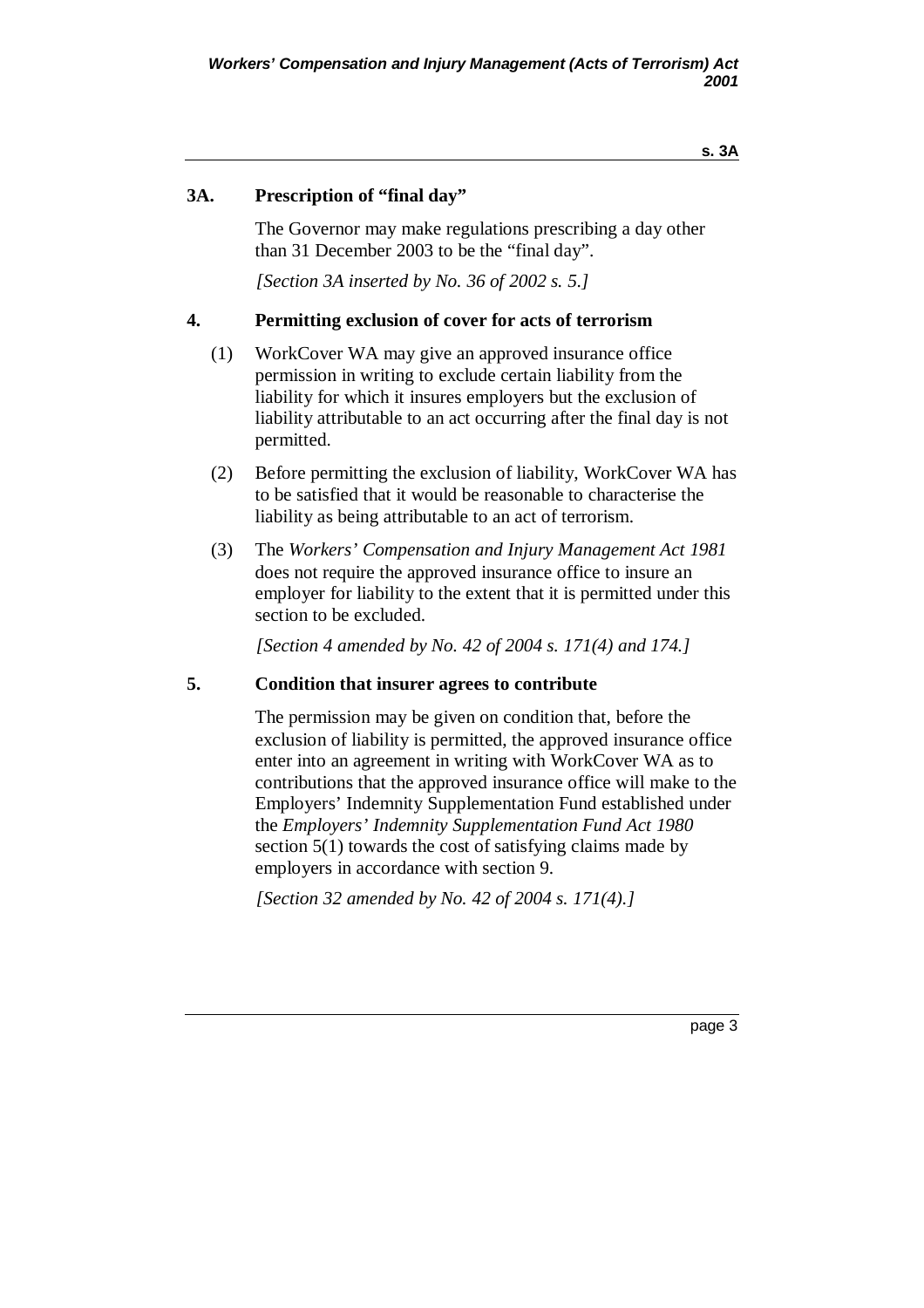#### **s. 6**

## **6. Employer's obligation to insure**

The *Workers' Compensation and Injury Management Act 1981* section 160 does not require an employer who holds a policy of insurance that contains an exclusion of liability as permitted under section 4 to insure for liability to the extent that it is excluded as permitted under section 4.

*[Section 6 amended by No. 42 of 2004 s. 174.]*

## **7. Self-insurer to agree to contribute**

- (1) It is a condition of a self-insurer's exemption under the *Workers' Compensation and Injury Management Act 1981* section 164 that, if requested by WorkCover WA to do so, the self-insurer enter into an agreement in writing with WorkCover  $WA -$ 
	- (a) entitling the self-insurer to make claims in accordance with section 9; and
	- (b) providing for contributions that the self-insurer will make to the Employers' Indemnity Supplementation Fund established under the *Employers' Indemnity Supplementation Fund Act 1980* section 5(1) towards the cost of satisfying claims made by employers in accordance with section 9.
- (2) Contravention of a condition under this section is to be treated, for the purposes of the *Workers' Compensation and Injury Management Act 1981*, as a contravention of a requirement under that Act.

*[Section 7 amended by No. 42 of 2004 s. 171(4) and 174.]*

### **8. Participating employer's liability to worker may be reduced**

- (1) If in the circumstances it is appropriate to do so, the Minister may, by order published in the *Gazette* —
	- (a) state that the Minister believes that an act of terrorism has occurred, identifying the act sufficiently to enable a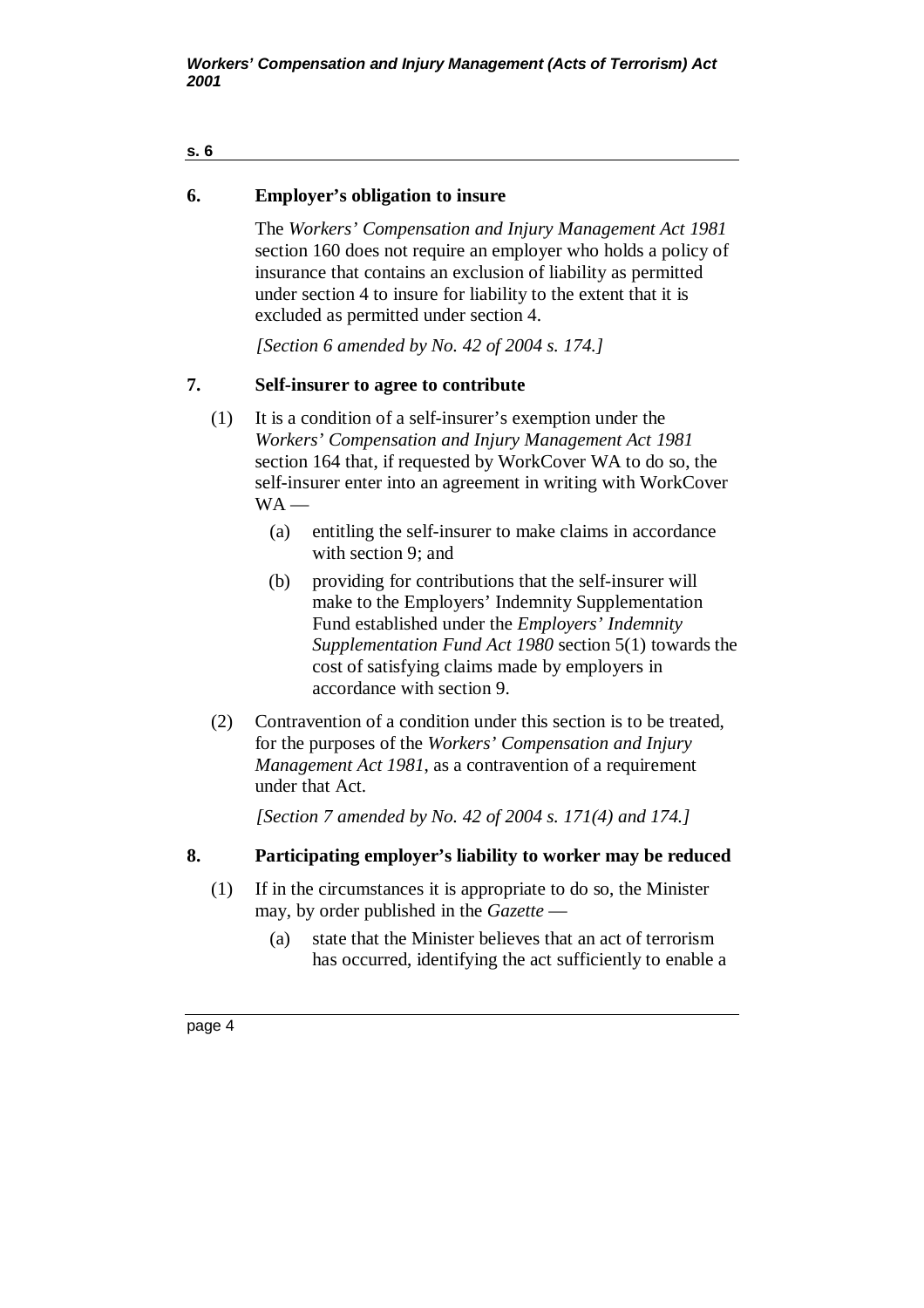person to know that the person's claim might be affected by the order;

- (b) specify the day on which the act of terrorism is to be treated, for the purposes of this Act, as having occurred; and
- (c) state that, despite anything in the *Workers' Compensation and Injury Management Act 1981*, a claim for compensation for an injury attributable to the act identified in paragraph (a) is barred unless it is made within a period of 90 days after the day on which the act of terrorism occurred.
- (2) The day specified under subsection (1)(b) cannot be after the final day.
- (3) As soon as practicable after the period of 90 days under subsection (1)(c) elapses, WorkCover WA is required to determine, on the advice of an actuary —
	- (a) the total amount that would, if subsection (4) did not apply, be expected to be payable by all participating employers in respect of their liability for all workers that is attributable to the act specified in the order; and
	- (b) if that amount exceeds \$25 million, the reduction factor by which that amount would need to be multiplied to limit it to \$25 million.
- (4) If WorkCover WA determines a reduction factor, an amount that a participating employer would, if this subsection did not apply, be required to pay in satisfaction of any liability attributable to the act specified in the order is reduced by multiplying the amount by the reduction factor.

*[Section 8 amended by No. 42 of 2004 s. 171(3)-(4) and 174.]*

### **9. Indemnity for liability attributable to terrorism**

(1) To the extent that a participating employer's liability to a worker is attributable to an act of terrorism that occurs during the period commencing on 1 January 2002 and ending on the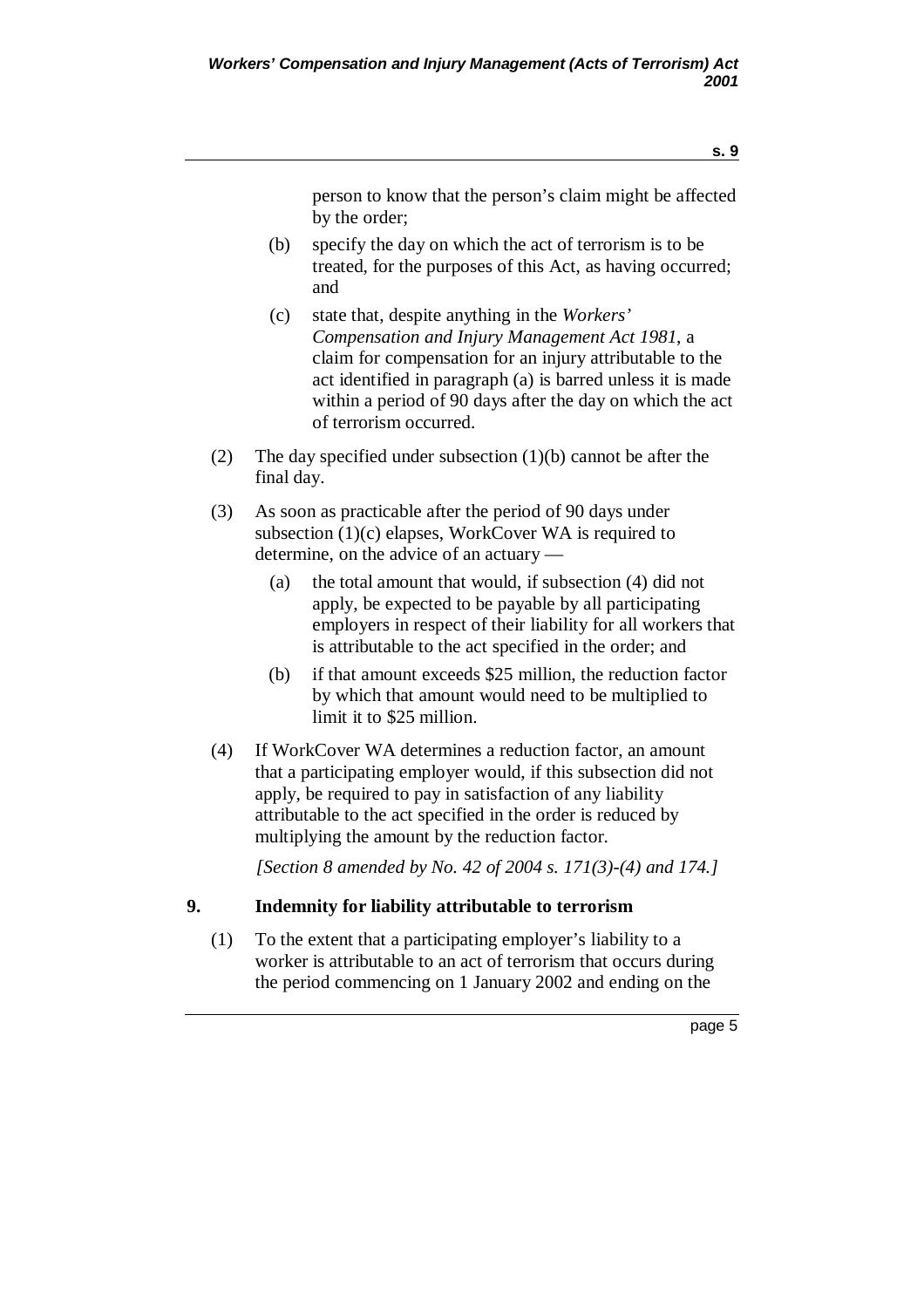| s. 9 |                                                                                                                                                                                  |                                                                                                                                                                                                                                                                                                                                                                                                                                                                          |  |  |  |
|------|----------------------------------------------------------------------------------------------------------------------------------------------------------------------------------|--------------------------------------------------------------------------------------------------------------------------------------------------------------------------------------------------------------------------------------------------------------------------------------------------------------------------------------------------------------------------------------------------------------------------------------------------------------------------|--|--|--|
|      | final day, the employer may make a claim against the Insurance<br>Commission for payment or reimbursement, as the case<br>requires, of any claim arising from that liability.    |                                                                                                                                                                                                                                                                                                                                                                                                                                                                          |  |  |  |
| (2)  | The claim is to be dealt with as a claim under the <i>Employers'</i><br><i>Indemnity Supplementation Fund Act 1980</i> and, as far as<br>possible, that Act applies accordingly. |                                                                                                                                                                                                                                                                                                                                                                                                                                                                          |  |  |  |
| (3)  | (a)                                                                                                                                                                              | For the purposes of this section $-$<br>if the participating employer holds a policy of insurance<br>and the employer's liability to the worker is to any<br>extent excluded from the policy by an exclusion<br>permitted under section 4, the extent to which the<br>employer's liability is attributable to an act of terrorism<br>is to be regarded as being the same as the extent to<br>which the employer's liability is excluded as permitted<br>under section 4; |  |  |  |
|      | (b)                                                                                                                                                                              | if the participating employer is a self-insurer, the extent<br>to which the employer's liability is attributable to an act<br>of terrorism is to be determined by WorkCover WA                                                                                                                                                                                                                                                                                           |  |  |  |

*[Section 9 amended by No. 42 of 2004 s. 171(4).]*

consistently with the principles it applies when deciding whether or not to give permission under section 4.

page 6

#### **s. 9**